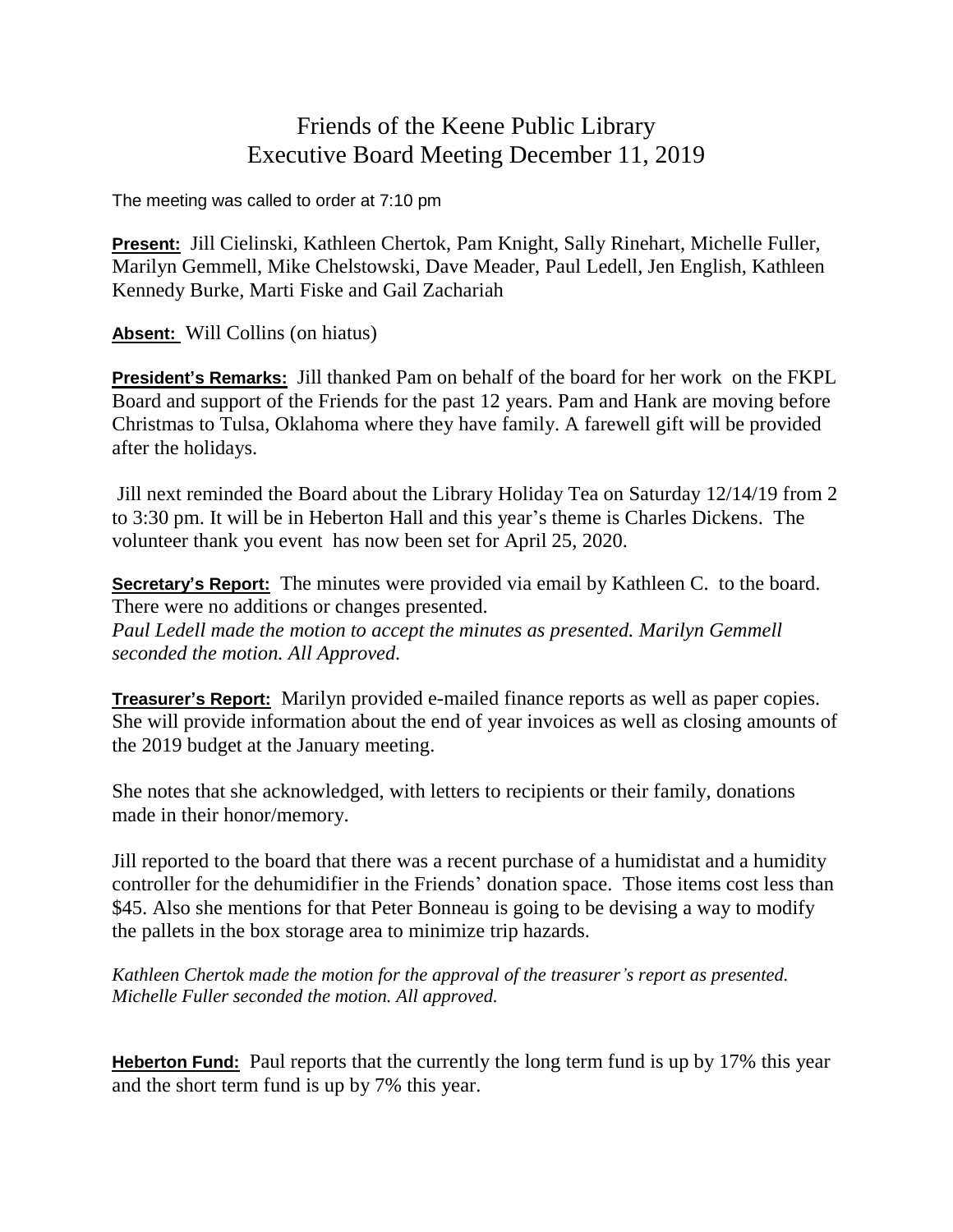## **Library's 2020 Fund Proposal: Library's process for program selection:**

Gail provided copies of the proposed budget for use of the 2020 funds provided by the Friends. The adult and youth program together total \$18,000 and the collections, development, new equipment, service contracts and interns total \$34,300.

## Equipment comment:

She notes that one new equipment expense will be \$1200. for two walkie talkies that are for public safety officers to enable better communication within the increased library space. There will also be some new sound equipment for the Kay Fox Room and Auditorium. There is an increase in the amount allotted for staff development. With more spaces in the addition, there will be additional 'traffic' counters for the doors to monitor room use. Also, new learning equipment is planned for use in the little maker space. There were no questions from the board regarding this aspect of their budget designations.

## Programming comment:

In addition to the listed items, there is an interest in doing a composting program and Gail will be looking into that. Otherwise the budget breakdown for programming is as noted.

She does state in response to a question from a board member that the City does not provide any funding in their Library budget for programs. Program monies come exclusively from the Friends and from grant dollars.

As far as how programs are chosen. the Library Staff looks at factors like numbers of participants in current programs; taking into account the Library's mission; looking at the long range planning done back in 2010; and they consider requests including those from people asking to present a particular program.

The Library has a current partnership with KSC that can play a role in programs offered. Staffing and preparation time plays a role. She reports that for every 1 hour of public time there is at least 3 hours of prep time.

There were no further questions from the board regarding how programs were chosen.

**Director's Report:** Marti reports that the search continues for the Assistant Director position. The interviews with previous applicants did not produce a viable candidate. The position will be re advertised in mid to late January.

- There also are 2 other part time positions still open. The three unfilled positions total the equivalent to two full time equivalent in hours.
- A City wide staff holiday and recognition lunch will be held tomorrow 12/12/19.
- In April the Library will host a volunteer recognition event that will include both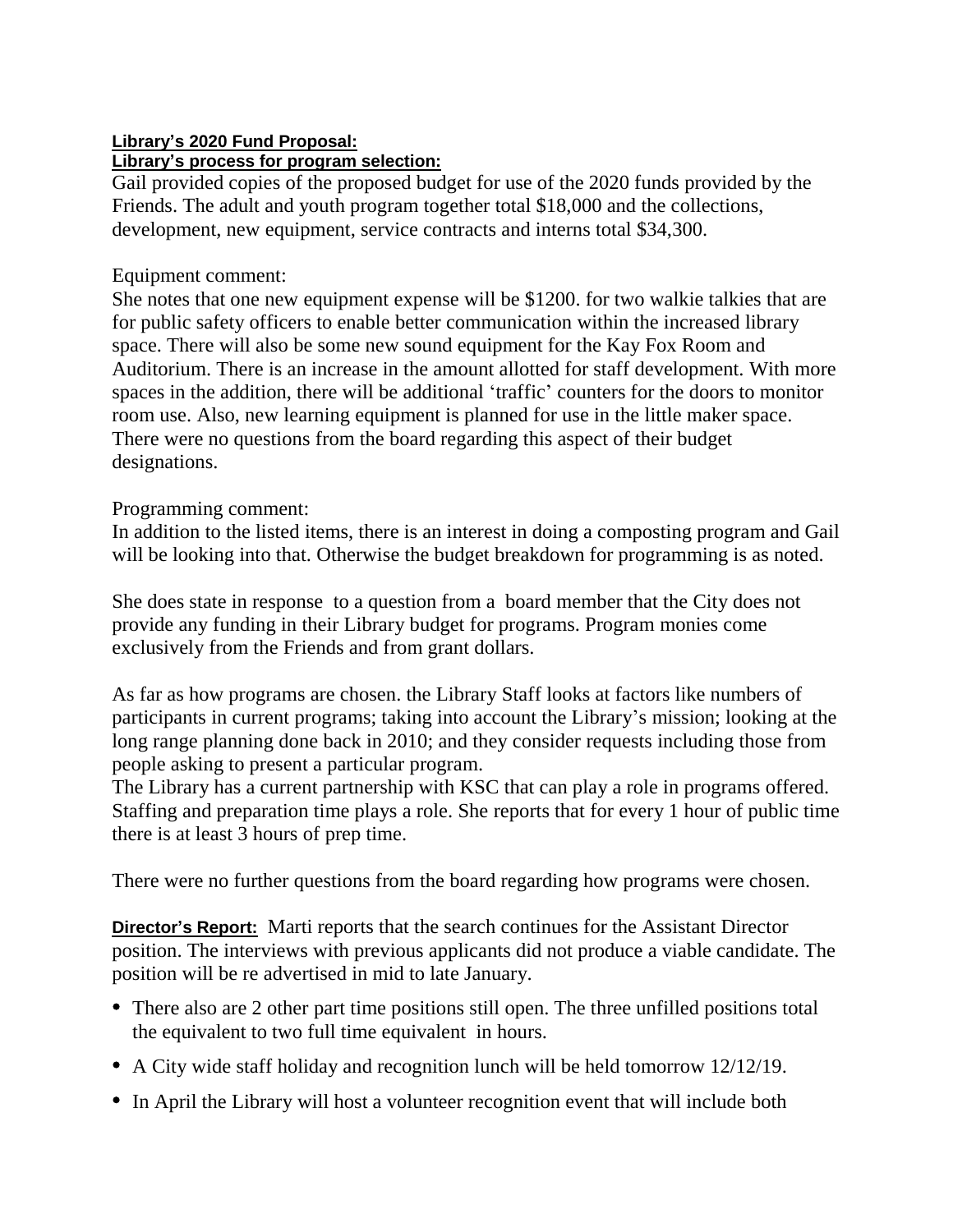Library Volunteers as well as FKPL Volunteers. More to follow as plans are developed.

• Finally, an update regarding the previous request for funds from the Friends for a new color printer: At this time the Library is testing one new system. They had found that it wasn't just a new color printer problem, but a whole software system is needed. A second system will be trialed before the City/Library makes any decisions. The Library had surveyed current printer use and revenue generated or lost and found that over 4 weeks there has been a loss of 68% equalling about a \$100. per week. With the current trial, revenue generation for only 10 pages(paper) was lost. The plan will be to hold off after the trials are complete and put the money request and choice of system in the operating budget to go to the City that would start July 1, 2020.

**Trustees Report:** Kathleen KB reports from the 11/19/19 meeting.

- The Trustees are looking for a bookkeeping service. In the past Judy Putnam has done the bookkeeping for the Trustees.
- The new locks in the Library and Heberton buildings should be done in the next week.
- Railings will be added in Cohen Hall for safety concerns.
- More landscaping will be done around the new trash designated area.
- Tree tags identifying the species will be added. Antioch will provide potted fruit plants later in 2020.
- The stage lights in Heberton Hall will be removed and replaced with new LED lighting.
- The Cohen Hall is again being used as the HVAC is functional. The system overall still needs some adjustments that are being assessed.
- A Fine Arts committee will be looking into what to do with recently found framed watercolors.
- Finally, a search is on, through old paperwork, for a copy of the original letter of agreement between the Friends and Trustees.

**Newsletter Committee:** Jen reports that her goal is to have the spring newsletter out before the spring book sale which starts April 17. She is asking for articles or suggestions.

**Other Business:** Three suggestions from the Library Staff were made regarding new museum passes. They are:1) NH State Parks; 2) Squam Lakes Center; 3) The Sea Coast Science Center. The topic and decisions regarding museum passes will be discussed at a future meeting.

• Jill reported that the Janus Company that provided volunteers for the United Way